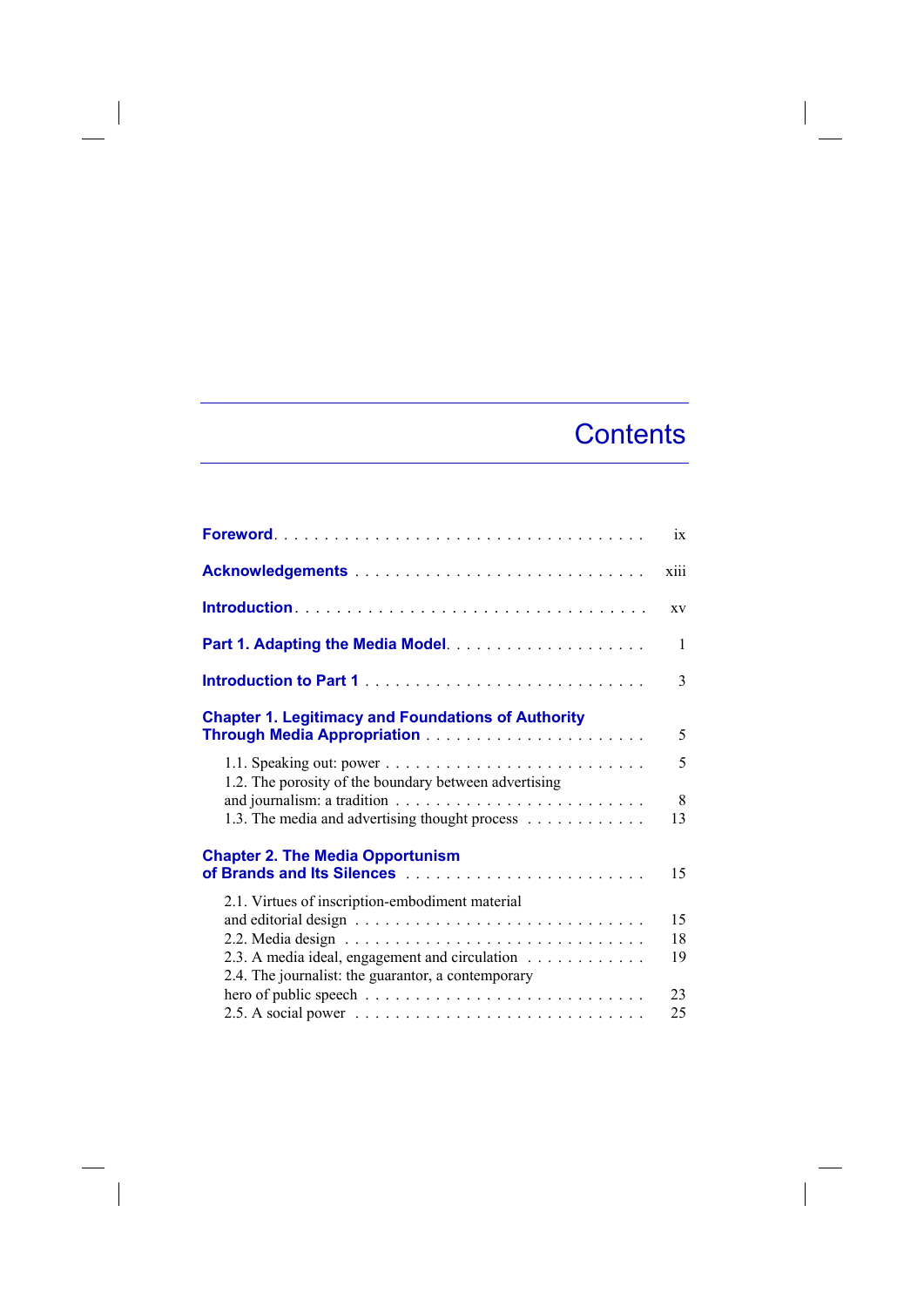$\overline{\phantom{a}}$ 

| <b>Chapter 3. A Media of One's Own: Brands</b>                                                                                                                                                                                                                        | 27                         |
|-----------------------------------------------------------------------------------------------------------------------------------------------------------------------------------------------------------------------------------------------------------------------|----------------------------|
| 3.1. The rise of native advertising $\ldots \ldots \ldots \ldots \ldots \ldots \ldots$<br>3.2. Engagement and defection in advertising methods.<br>3.3. The Internet and the regeneration of a common concept<br>3.5. Auctoriality of brands and journalistic claims. | 27<br>29<br>31<br>32<br>33 |
| <b>Chapter 4. Changes in the Media Landscape</b>                                                                                                                                                                                                                      | 37                         |
| 4.1. Procedures for exploiting journalists<br>4.3. Pre-eminence of the channel and media changes                                                                                                                                                                      | 37<br>38<br>41<br>46       |
| Conclusion to Part 1                                                                                                                                                                                                                                                  | 49                         |
| <b>Part 2. Asserting Intellectual Authority through</b>                                                                                                                                                                                                               | 53                         |
|                                                                                                                                                                                                                                                                       | 55                         |
| <b>Chapter 5. Metaphor of the Consumer-Learner and Branded</b><br><b>Ethos: Representations in the Commercial Environment</b>                                                                                                                                         | 59                         |
| 5.1. From learning to education, a leitmotif of marketing<br>5.2. The manufacture of a brand ethos                                                                                                                                                                    | 59<br>64                   |
| <b>Chapter 6. Virtues and Modalities of Ordinary</b><br><b>Subordination in the Commercial Environment [1] All Subordination in the Commercial Environment [1] All Subset</b>                                                                                         | 69                         |
| 6.2. Modalities of didactic impressiveness:<br>from prescription to solicitude                                                                                                                                                                                        | 69<br>73                   |
| <b>Chapter 7. The Institutionalized Didactic Position:</b>                                                                                                                                                                                                            | 79                         |
| 7.1. Institutionalization of knowledge mobilized for brands                                                                                                                                                                                                           | 80<br>83                   |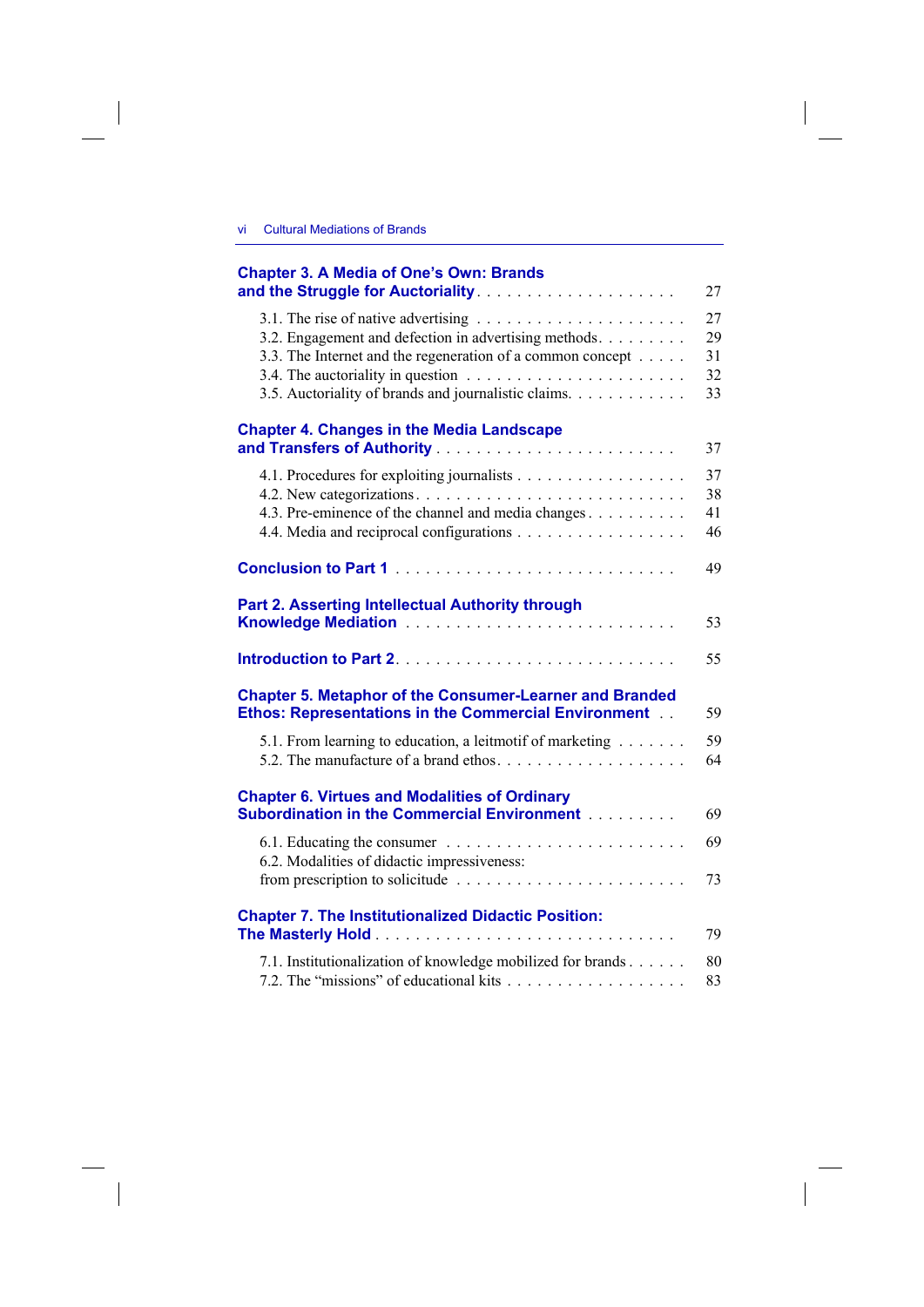| <b>Contents</b> | VII |
|-----------------|-----|
|                 |     |

| <b>Chapter 8. The Temptations of Scientific Mediation</b>                         | 91  |
|-----------------------------------------------------------------------------------|-----|
| 8.1. Scientific mediation and expertise:                                          |     |
| a construction of authorities in the public space $\dots \dots \dots$             | 91  |
| 8.2. Figurations and partnership instrumentalization.                             | 94  |
| 8.3. The missions of the Danone Institute                                         | 100 |
|                                                                                   |     |
|                                                                                   | 107 |
| <b>Part 3. Investing Social Memory Through</b>                                    |     |
|                                                                                   | 111 |
|                                                                                   |     |
|                                                                                   | 113 |
| <b>Chapter 9. Cultural Mediation: Regulating</b>                                  |     |
| the Circulation of Knowledge in the Public Space                                  | 117 |
|                                                                                   |     |
| 9.1. The "cultural being" that has become a                                       |     |
| communicative object: mediation through ranking                                   | 118 |
| 9.2. Cultural mediation: creating interpretations for the public.                 | 123 |
| <b>Chapter 10. From Event Management to Patrimonialization.</b>                   | 129 |
|                                                                                   | 130 |
| 10.2. Cartier's presence at the Grand Palais: occupying the space,                |     |
|                                                                                   | 134 |
| 10.3. The challenges of patrimonialization:                                       |     |
| mediation and authority $\ldots \ldots \ldots \ldots \ldots \ldots \ldots \ldots$ | 139 |
|                                                                                   |     |
| <b>Chapter 11. The Conditions for Institutionalization [11] Linux</b>             | 145 |
| 11.1. Lack of essentialism of value and categorization                            | 146 |
|                                                                                   | 148 |
|                                                                                   | 154 |
|                                                                                   | 159 |
|                                                                                   |     |
| <b>Part 4. Brands: From Mediations to Communicative</b>                           |     |
|                                                                                   | 163 |
|                                                                                   |     |
|                                                                                   | 165 |